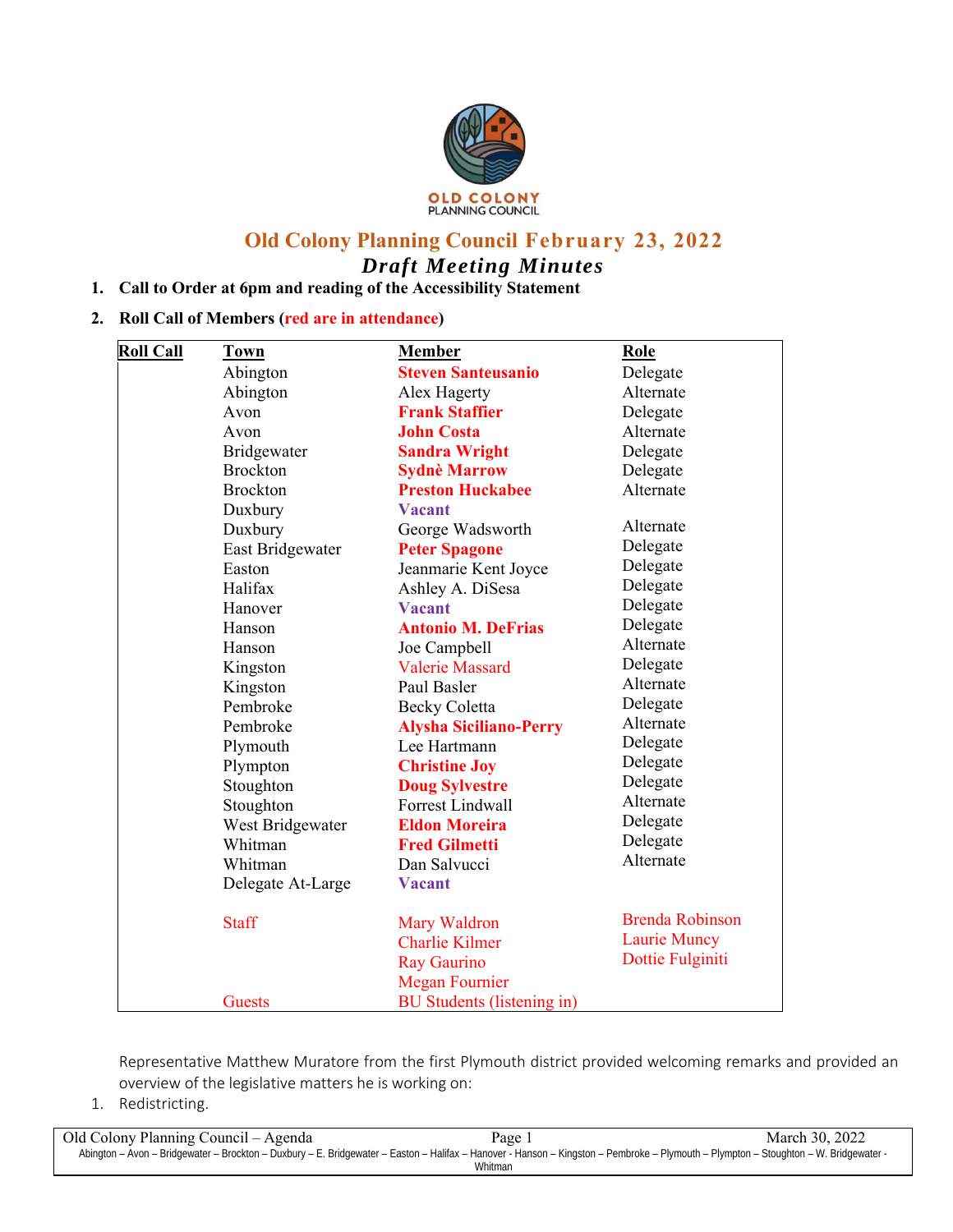- 2. The MBTA Communities multifamily zoning regulations.
- 3. Continuation of virtual meetings, or allowing for hybrid meetings.
- 4. Housing planning regionally, Senator Moran's roundtable discussions.
- 5. State budget hearings. Conference Committee in June. Rep. Muratore supports District Local Technical Assistance funding and MassDOT

# Committees and Commissions:

- Ranking Minority, Joint Committee on Municipalities and Regional Government
- Ranking Minority, Joint Committee on Tourism, Arts and Cultural Development
- House Committee on Ways and Means
- Joint Committee on Health Care Financing
- Joint Committee on Ways and Means

BIO https://malegislature.gov/Legislators/Profile/MJM2/Biography

# Questions ensued.

A legislative committee will be formed and will work with the legislators to discuss legislative priorities. Working with legislators to have regional/county entities to continue to work remote/hybrid. OCPC Council members extended their appreciation to the Representative.

Minutes of February 23, 2022 Meeting A motion was made by Frank Staffier and seconded by Sandra Wright.

‐ Vote was taken, unanimous

# Financials:

Doug Sylvestre spoke about how rewarding it is to be Treasurer. He will be stepping down as he is moving out of Stoughton and cannot serve as a delegate. He encouraged members to step up to be the treasurer.

# Brenda Robison provided the February Financials.

1 Statement of Expenditures Report shows total expenses for the month of \$218,038.35 - Two Hundred Eighteen Thousand, Thirty‐Eight Dollars and Thirty‐Five Cents.

2 Cash Position Report shows Income for the month of \$806,879.37 – Eight Hundred Six Thousand, Eight Hundred Seventy‐Nine Dollars and Thirty‐Seven Cents.

Disbursements for the month were \$548,137.74 – Five Hundred, Forty‐Eight Thousand, One Hundred Thirty‐Seven Dollars and Seventy‐Four Cents.

The Total cash available at month's end was \$1,319,474.26 ‐ One Million, Three Hundred, Nineteen Thousand, Four Hundred Seventy‐Four dollars and Twenty‐Six Cents.

OPEB Account had a LOSS of \$20,340.76 – Twenty Thousand, Three Hundred Forty Dollars, and Seventy-Six Cents. Bringing the ending balance in the OPEB account to \$919,598.25 – Nine Hundred Nineteen Thousand, Five Hundred Ninety‐Eight Dollars and Twenty‐Five Cents.

3 Budget Resources Report: Total receipts for the month being \$806,879.37 – Eight Hundred Six Thousand, Eight Hundred Seventy‐Nine Dollars and Thirty‐Seven Cents ‐ brings the total cumulative receipts in FY22 to \$1,595,644.47 – One Million, Five Hundred Ninety‐Five Thousand, Six Hundred Forty‐Four Dollars, and Forty‐Seven Cents.

| Old Colony Planning Council – Agenda                                                                                                                                                 | Page 2  | March 30, 2022 |
|--------------------------------------------------------------------------------------------------------------------------------------------------------------------------------------|---------|----------------|
| - Abington – Avon – Bridgewater – Brockton – Duxbury – E. Bridgewater – Easton – Halifax – Hanover - Hanson – Kingston – Pembroke – Plymouth – Plympton – Stoughton – W. Bridgewater |         |                |
|                                                                                                                                                                                      | Whitman |                |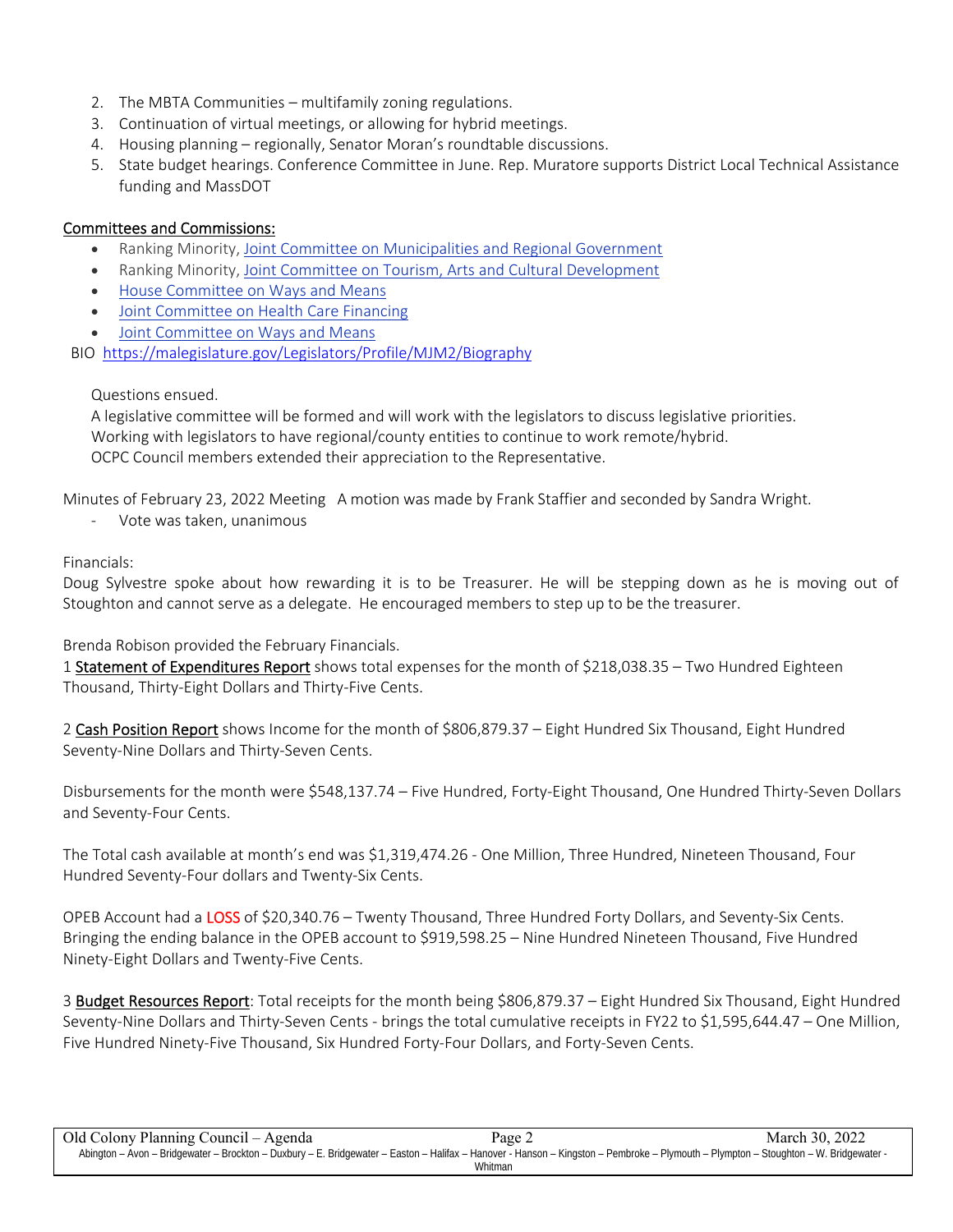4 AAA Report: Pass through cumulative billing total recorded was \$2,010,417 – Two Million, Ten Thousand, Four Hundred and Seventeen Dollars. Pass through cumulative receipts were \$1,253,899 – One Million Two Hundred Fifty-Three Thousand, Eight Hundred Ninety‐Nine Dollars.

Ombudsman and Admin Funds Cumulative Billings recorded are \$369,592 – Three Hundred Sixty‐Nine Thousand, Five Hundred Ninety‐Two Dollars. Cumulative Receipts recorded total was \$202,723 – Two Hundred Two Thousand, Seven Hundred Twenty‐Three Dollars.

Voluntary Transportation Account: January beginning balance was \$179,616.95 One Hundred Seventy‐Nine Thousand, Six Hundred Sixteen Dollars and Ninety‐Five Cents. Total Payments to Volunteers in January were \$1,217.29 ‐ One Thousand, Two Hundred Seventeen Dollars and Twenty‐Nine Cents. Donations in January was a total of \$35.00. The January ending balance in the fund was \$178,434.66 – One Hundred Seventy‐Eight Thousand, Four Hundred Thirty‐Four Dollars and Sixty‐Six Cents.

# 5. ROM January 2022 Statement and Activity:

Balance at the beginning of the month was \$179,980.46 ‐ One Hundred Seventy‐Nine Thousand, Nine Hundred Eighty Dollars and Forty‐Six Cents.

January Receipts were: \$5850.00 ‐ Five Thousand, Eight Hundred Fifty Dollars.

Bringing Total ROM FY22 Receipts to \$47,695 – Forty‐Seven Thousand, Six Hundred Ninety‐Five Dollars.

January Expenses were: \$3513.09 – Thee Thousand, Five Hundred Thirteen Dollars and Nine Cents. Bringing total ROM Expenses in FY22 to \$46,041.97 – Forty‐Six Thousand, Forty‐One Dollars and Ninety‐Seven Cents.

The ending balance in January was \$185,677.69 ‐ One Hundred Eighty‐Five Thousand, Six Hundred Seventy‐Seven Dollars and Sixty‐Nine Cents.

6. Budget Spend-down Report: Page One Total FY22 Expenditures through the End of January were \$1,199,881 – One Million, One Hundred Ninety‐Nine Thousand, Eight Hundred and Eighty‐One Dollars.

Our Spent to date Percentage rate at the end of January was 50.67%. The Ideal Percentage in the 7<sup>th</sup> Month of the Fiscal Year would be 58.38% so we continue on a positive trend showing a 7.7% surplus at the end of January.

No changes on Page Two and Page Three.

6. List of January's combined A/P.

A motion made by Steven Santeusanio and properly seconded by Frank Staffier Unanimously approved.

# Bank Report:

- 1. Rockland Regular Bank Account had some fraudulent activity. Due to this fact, we will be going live with a Rockland Account Positive Pay account Thursday. It works like this:
	- Every check that we process will be uploaded to the Positive Pay portal

\_\_\_\_\_\_\_\_\_\_\_\_\_\_\_\_\_\_\_\_\_\_\_\_\_\_\_\_\_\_\_\_\_\_\_\_\_\_\_\_\_\_\_\_\_\_\_\_\_\_\_\_\_\_\_\_\_\_\_\_\_\_\_\_\_\_\_\_\_\_\_\_\_\_\_\_\_\_\_\_\_\_\_

 All checks presented to this Rockland Account will be examined individually and any discrepancies at all will be flagged, and the check will not be processed. We will be notified immediately of any such discrepancies. The cost for Positive Pay is \$100 per month.

Old Colony Planning Council – Agenda Page 3 March 30, 2022 Abington – Avon – Bridgewater – Brockton – Duxbury – E. Bridgewater – Easton – Halifax – Hanover - Hanson – Kingston – Pembroke – Plymouth – Plympton – Stoughton – W. Bridgewater - Whitman